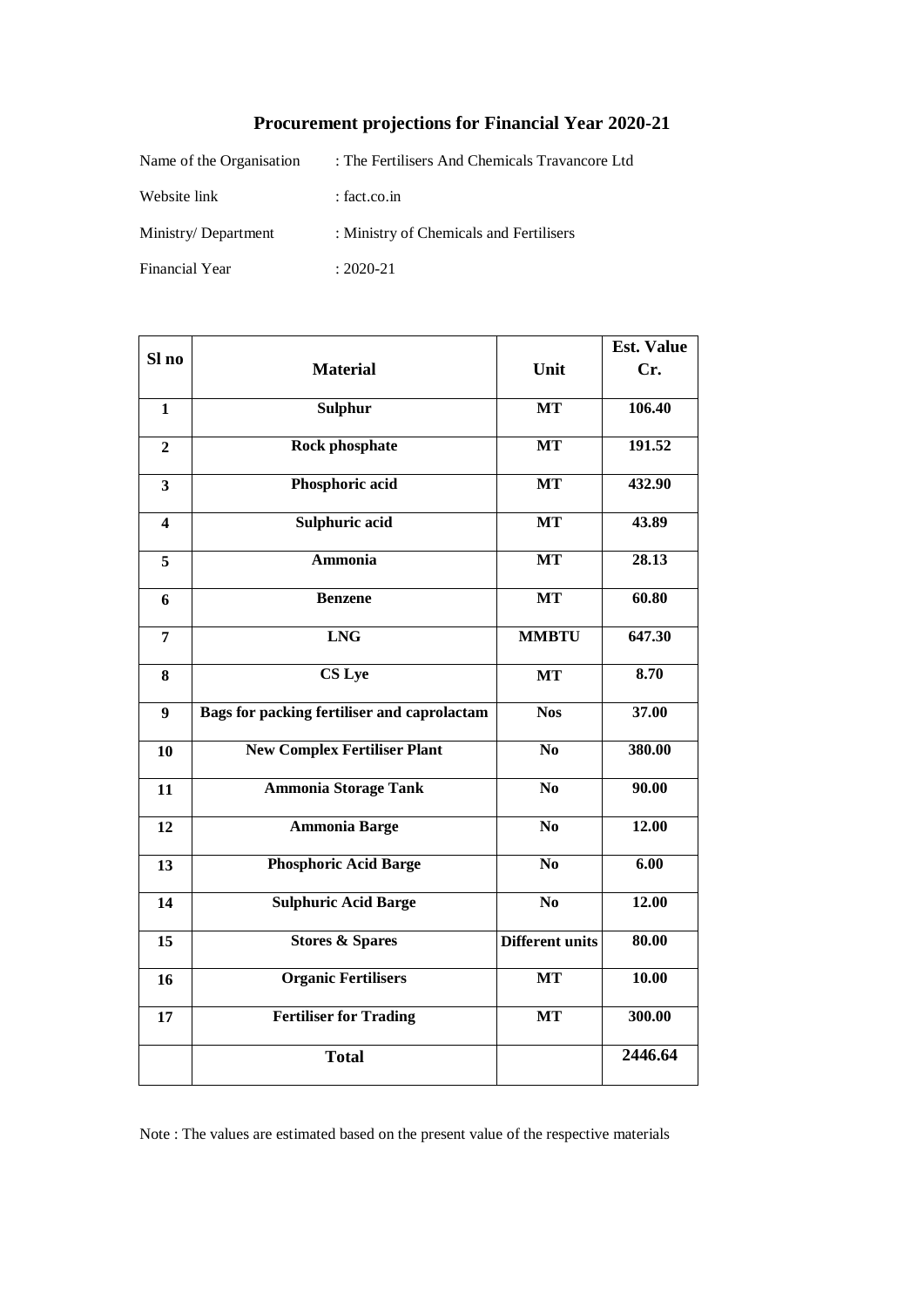## **Procurement projections for Financial Year 2021-22**

| Name of the Organisation | : The Fertilisers And Chemicals Travancore Ltd |
|--------------------------|------------------------------------------------|
| Website link             | $:$ fact.co.in                                 |
| Ministry/Department      | : Ministry of Chemicals and Fertilisers        |
| Financial Year           | $: 2021 - 22$                                  |

| Sl no                   |                                             |                        | <b>Est. Value</b> |
|-------------------------|---------------------------------------------|------------------------|-------------------|
|                         | <b>Material</b>                             | Unit                   | Cr.               |
| $\mathbf{1}$            | <b>Sulphur</b>                              | MT                     | 106.40            |
| $\mathbf{2}$            | <b>Rock phosphate</b>                       | <b>MT</b>              | 191.52            |
| $\mathbf{3}$            | Phosphoric acid                             | <b>MT</b>              | 432.90            |
| $\overline{\mathbf{4}}$ | Sulphuric acid                              | MT                     | 43.89             |
| 5                       | <b>Benzene</b>                              | <b>MT</b>              | 152.00            |
| 6                       | <b>LNG</b>                                  | <b>MMBTU</b>           | 647.30            |
| 7                       | <b>Caustic Soda Lye</b>                     | <b>MT</b>              | 17.40             |
| 8                       | Bags for packing fertiliser and caprolactam | <b>Nos</b>             | 37.00             |
| 9                       | <b>Stores &amp; Spares</b>                  | <b>Different units</b> | 80.00             |
| 10                      | <b>Organic Fertilisers</b>                  | <b>MT</b>              | 10.00             |
| 11                      | <b>Fertiliser for Trading</b>               | MT                     | 400.00            |
|                         | <b>Total</b>                                |                        | 2118.41           |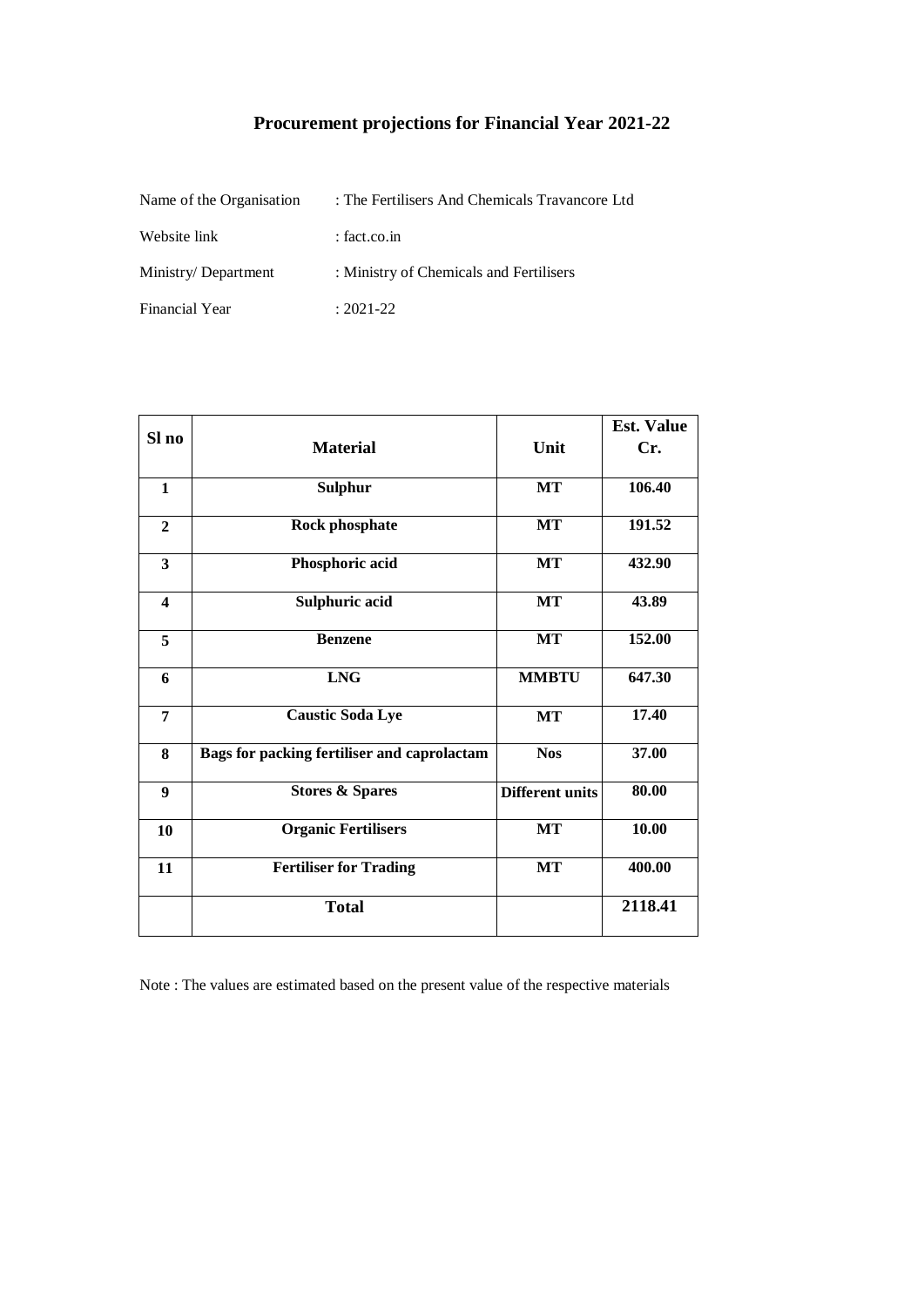## **Procurement projections for Financial Year 2022-23**

| Name of the Organisation | : The Fertilisers And Chemicals Travancore Ltd |
|--------------------------|------------------------------------------------|
| Website link             | $:$ fact.co.in                                 |
| Ministry/Department      | : Ministry of Chemicals and Fertilisers        |
| Financial Year           | $: 2022 - 23$                                  |

|                         |                                             |                        | <b>Est. Value</b> |
|-------------------------|---------------------------------------------|------------------------|-------------------|
| Sl no                   | <b>Material</b>                             | Unit                   | Cr.               |
| $\mathbf{1}$            | Sulphur                                     | <b>MT</b>              | 106.40            |
| $\overline{2}$          | Rock phosphate                              | <b>MT</b>              | 191.52            |
| 3                       | <b>Phosphoric acid</b>                      | <b>MT</b>              | 432.90            |
| 4                       | <b>Sulphuric acid</b>                       | <b>MT</b>              | 43.89             |
| 5                       | <b>Benzene</b>                              | <b>MT</b>              | 152.00            |
| 6                       | <b>LNG</b>                                  | <b>MMBTU</b>           | 647.30            |
| $\overline{\mathbf{z}}$ | <b>Caustic Soda Lye</b>                     | <b>MT</b>              | 17.40             |
| 8                       | Bags for packing fertiliser and caprolactam | <b>Nos</b>             | 37.00             |
| 9                       | <b>Stores &amp; Spares</b>                  | <b>Different units</b> | 80.00             |
| 10                      | <b>Organic Fertilisers</b>                  | <b>MT</b>              | 10.00             |
| 11                      | <b>Fertiliser for Trading</b>               | <b>MT</b>              | 400.00            |
|                         | <b>Total</b>                                |                        | 2118.41           |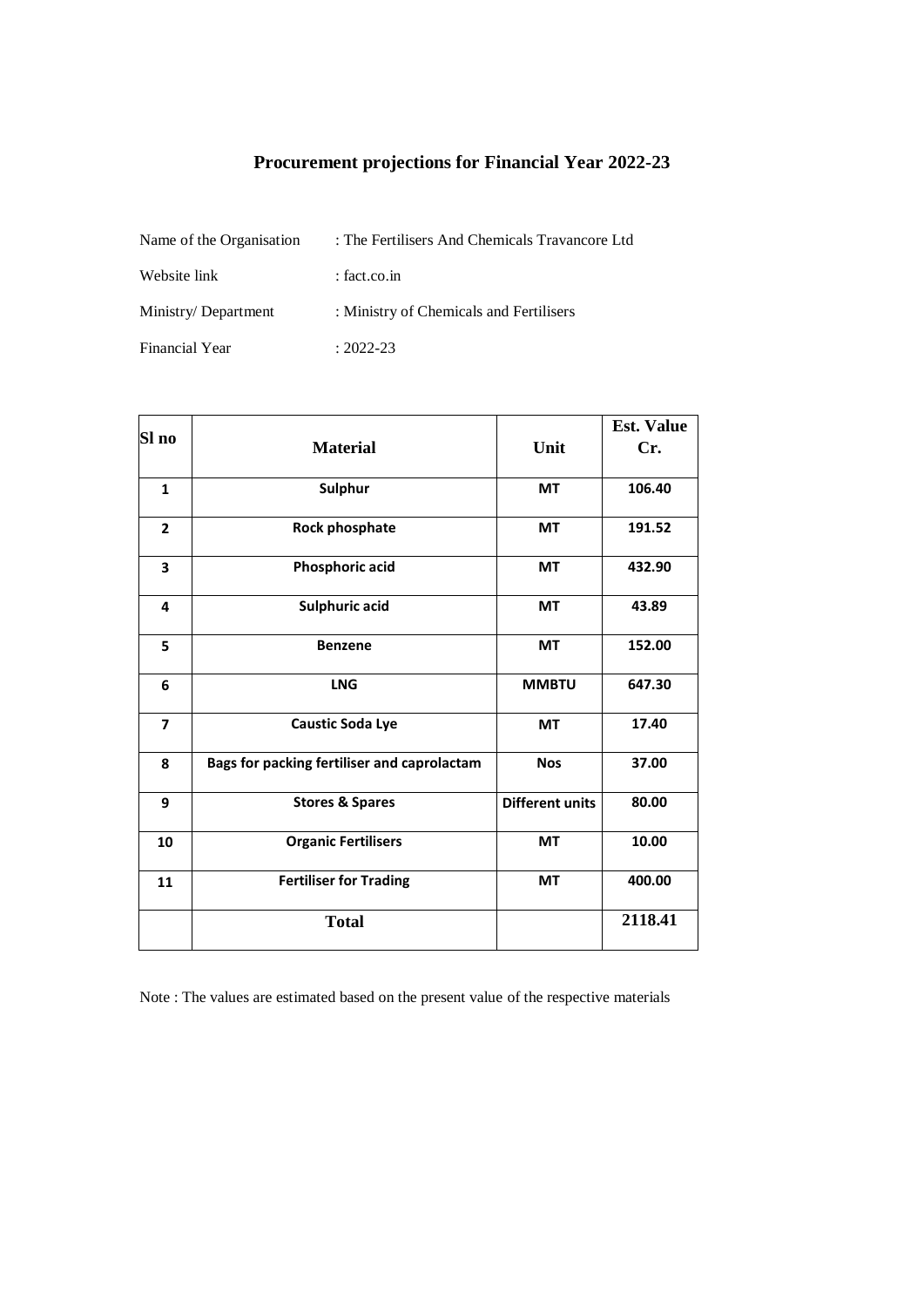## **Procurement projections for Financial Year 2023-24**

| Name of the Organisation | : The Fertilisers And Chemicals Travancore Ltd |
|--------------------------|------------------------------------------------|
| Website link             | $:$ fact.co.in                                 |
| Ministry/Department      | : Ministry of Chemicals and Fertilisers        |
| Financial Year           | $: 2023 - 24$                                  |

|                         |                                             |                        | <b>Est. Value</b> |
|-------------------------|---------------------------------------------|------------------------|-------------------|
| Sl no                   | <b>Material</b>                             | Unit                   | Cr.               |
| $\mathbf{1}$            | <b>Sulphur</b>                              | MT                     | 106.40            |
| $\overline{2}$          | Rock phosphate                              | <b>MT</b>              | 191.52            |
| $\overline{\mathbf{3}}$ | Phosphoric acid                             | <b>MT</b>              | 935.27            |
| $\overline{\mathbf{4}}$ | Sulphuric acid                              | <b>MT</b>              | 43.89             |
| 5                       | <b>Ammonia</b>                              | <b>MT</b>              | 243.11            |
| 6                       | <b>Benzene</b>                              | <b>MT</b>              | 152.00            |
| 7                       | <b>LNG</b>                                  | <b>MMBTU</b>           | 647.30            |
| 8                       | <b>Caustic Soda Lye</b>                     | MT                     | 17.40             |
| 9                       | Bags for packing fertiliser and caprolactam | <b>Nos</b>             | 53.00             |
| 10                      | <b>Stores &amp; Spares</b>                  | <b>Different units</b> | 80.00             |
| 11                      | <b>Organic Fertilisers</b>                  | MT                     | 10.00             |
| 12                      | <b>Fertiliser for Trading</b>               | <b>MT</b>              | 400.00            |
|                         | <b>Total</b>                                |                        | 2879.89           |